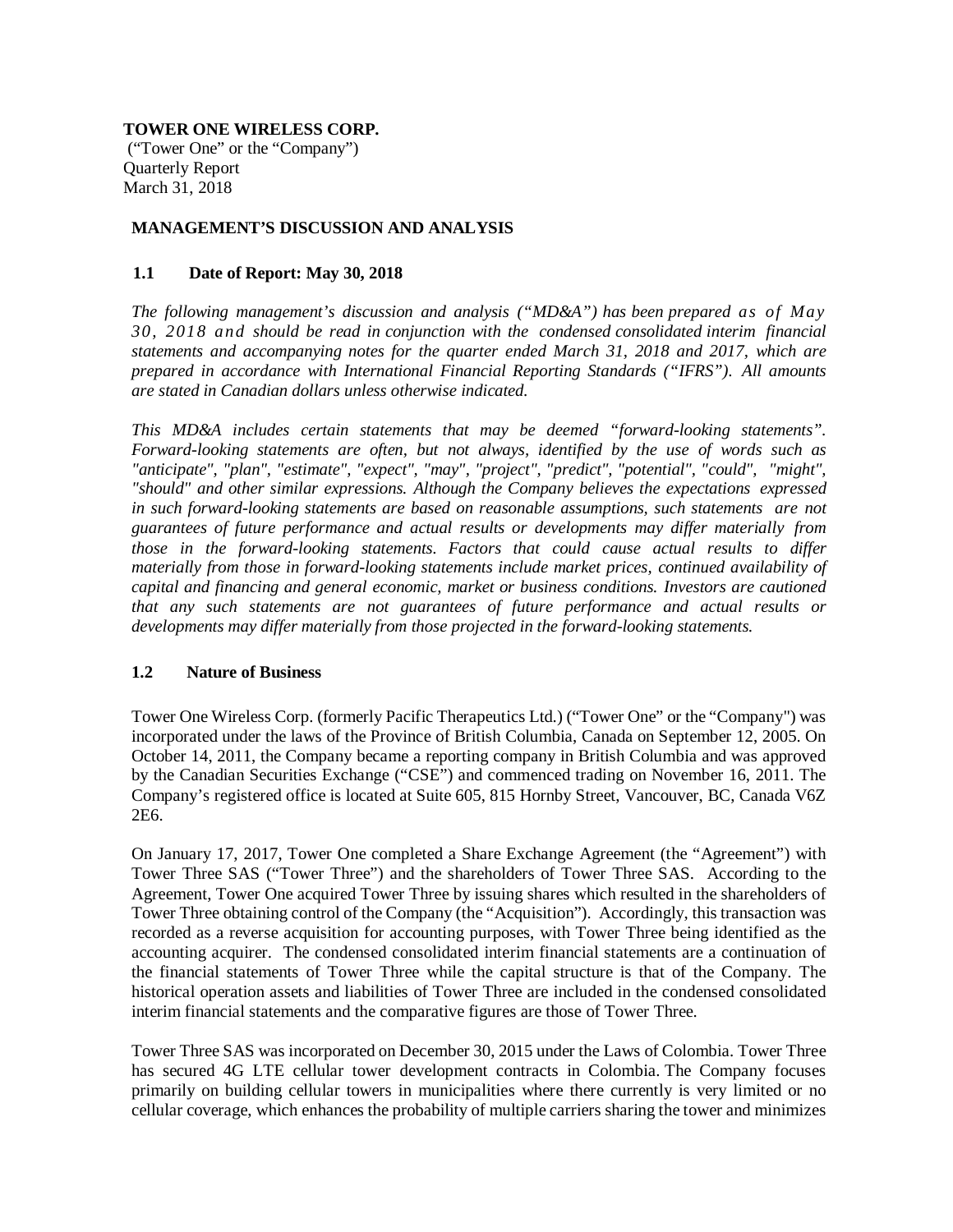competitive risk.

On March 31, 2017, the Company entered into a Share Purchase Offer Agreement with the shareholders of Evolution Technology SA ("Evotech") to acquire 65% ownership interest in Evotech. Evotech is a private company incorporated under the laws of Argentina. Evotech's intended business is to obtain rights and permits for approval of constructing the towers in various locations in Argentina. It has a Master Lease Agreement (the"MLA") with a single Mobile Network Operator. The MLA in place allows for the Tower Company to be granted Cellular Search Rings, which are desired coordinates for a tower, and outlines the terms for each tower build.

On October 18, 2017, the Company acquired a 70% ownership interest in Tower Construction & Technical Services, Inc. ("TCTS"). TCTS is a private company incorporated in Florida, USA.

# **1.3 Overall Performance**

Highlights during the quarter ending March 31, 2018:

- The Company announced achievements from its first year operating as a public company. They include: Towers Constructed: 25•Master Lease Agreements/ Collocation Agreements, Cellular Search Rings Provided by Mobile Network Operators 200 and Collocations:3
- The Company announced that it has completed five additional towers in Argentina. An additional 50 sites await construction crews to commence construction.20 of those sites for immediate future tower builds are in Colombia and 30 are in Argentina.
- The Company announced that tower demand in Argentina has remained strong with the company receiving an additional 50 search rings for new Build To Suit locations. In addition, the company is currently constructing 10 towers in Argentina.
- The Company announced that it intends to spin-out its 70% owned subsidiary, Tower Construction & Services Company ("TCTS") or its 70% interest in TCTS, as a separate operating entity to create a standalone publicly traded company (the "Proposed Spin-Out").TCTS is headquartered in Miami, USA and actively operates in multiple states throughout the eastern United States.
- The Company announced the site acquisition of 80 new wireless tower sites in Argentina. Each wireless tower site consists of leasing of the underlying real-estate as well as the rights to build wireless cell towers. The Company anticipates that construction on these sites will commence shortly and will significantly add to its current portfolio of over 40 wireless towers in Colombia and Argentina and backlog of over 300 search rings.
- The Company announced it has retained Mr. John Logiudice, a telecom senior executive with over 20 years of experience with Ericsson and Sprint-Nextel, to head its Tower Services division.
- Management continued to actively focus on capital raising to support the company's tower business, marketing initiatives and general working capital.

# **1.4 Results of Operations**

During the period ended March 31, 2018, the Company incurred net loss of \$3,065,491 (three months ended March 31, 2017- \$1,612,447). The net loss includes share-based compensation of \$1,913,691. The increase in net loss is mainly due to stock-based compensation expenses arising from the issue of stock options to group consultants and recognition of share-based compensation of the vested options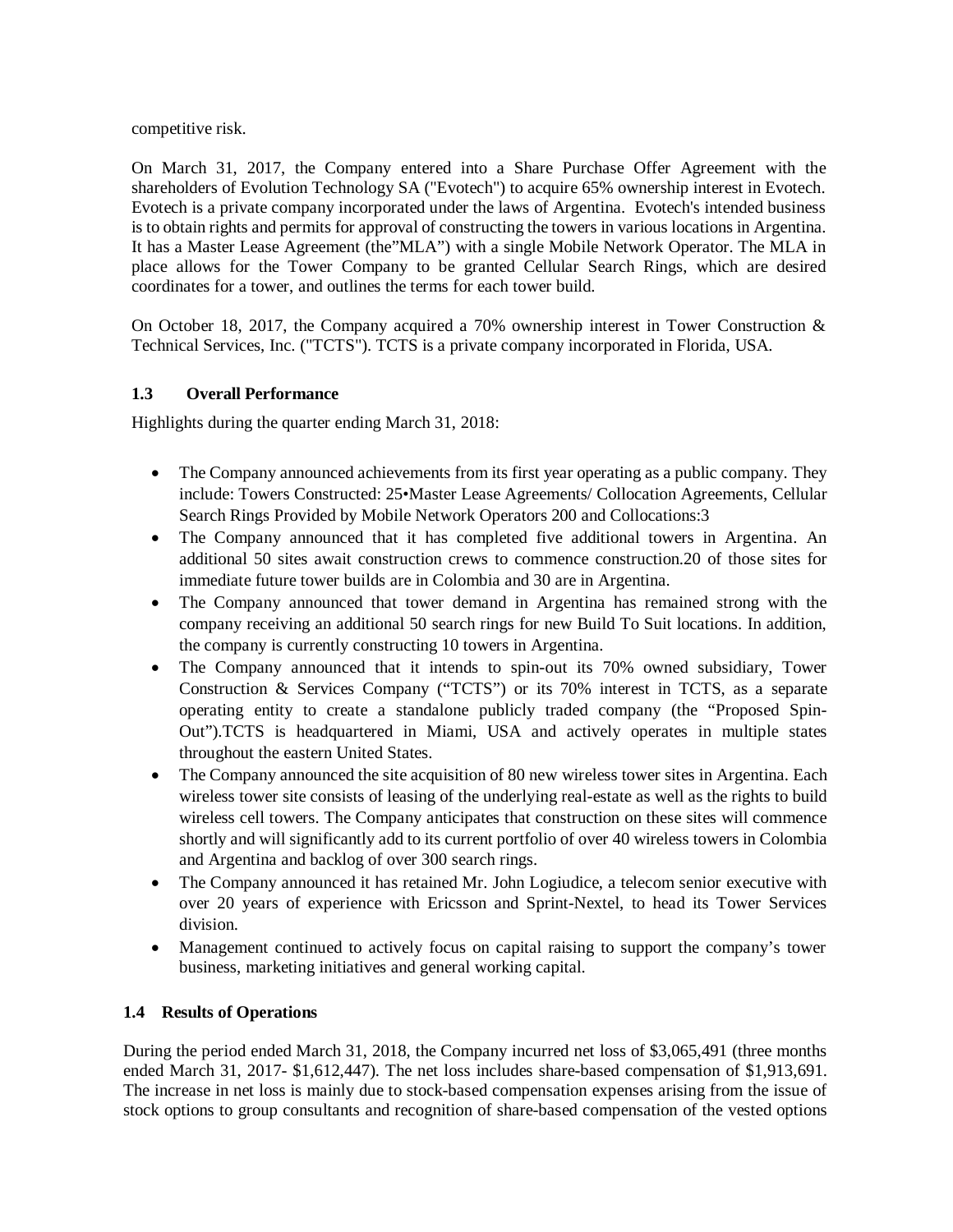granted in prior periods, as well as an increase in advertising, interest expenses, professional fees, office, travel and wages expenses due to the increase in the Company's operational activities.

As at March 31, 2018, the Company had a negative working capital of \$1,614,700 (December 31, 2017 of \$1,800,269) and an accumulated deficit of \$13,015,761 (December 31, 2017 - \$9,896,705). The initial increase in working capital was primarily due to the exercise of warrants and stock options during the quarters. The decrease in the working capital during the period is as a result of building towers and operation activities.

Total revenue increased to \$551,858 in 2018 compared to \$22,849 in March 31, 2017, as a result of sales from completed towers and tower services during the quarter. The Company expects to generate revenues in 2018 mostly from monthly fees paid in connection with the towers currently leased as well as from similar lease agreements from other towers the Company plans to construct in 2018.

During the period, the Company incurred professional fees in the amount of \$339,505 compared to the prior year of \$256,534 due to increased third party consulting services, more corporate activities and operational activities of the Company. The professional fees include any consulting services, legal fees and related expenses.

Office and administrative expenses increased to \$185,569 from \$49,070 compared to March 31, 2017 mainly due to more activities during the year compared to the prior year as due to the start up of the business and commencement of operational activities in Colombia and Argentina. The Company has \$69,780 payroll and engages consultants on an as needed basis. The increase in office and administration can be generally attributed to an increase in office-related costs and costs incurred at new and/or expanded facilities including incremental employment levels to support the growth in the business with operations in Argentina and Colombia. The Company incurred permit and licensing fees relating to normal operation costs to obtain permits and licenses for cellphone tower structures during the period. The expenses are monitored and managed on a continuous basis in order to optimize costs.

Advertising and promotion increased to \$767,274 mainly due to more marketing and promotional efforts and actively promoting its business and market awareness during the quarter.

During the period ended March 31, 2018, the Company incurred travel expense in the amount of \$56,236 as compared to the period ended March 31, 2017 where total travel expense were \$30,070 due to extensive travel throughout Colombia and Argentina to scope out optimal locations for cellphone towers.

The Company incurred transfer fees in the amount of \$15,732 exercise of options and warrants in the period. The Company incurred \$234,869 in interest and bank charges during the period compared to the prior year due to interest and penalties for the previous and existing loans, bank fees and transfer charges in the Colombia and Argentina.

During the period ended March 31, 2018, the Company recorded \$186,786 in foreign exchange gain to its cumulative translation account. The Company's functional currency is Canadian, Tower Three is Colombian Peso, Evotech is Argentina Peso and TCTS is US dollar. The Company records a cumulative translation adjustment due to the changes resulting from the fluctuation of foreign exchange rates.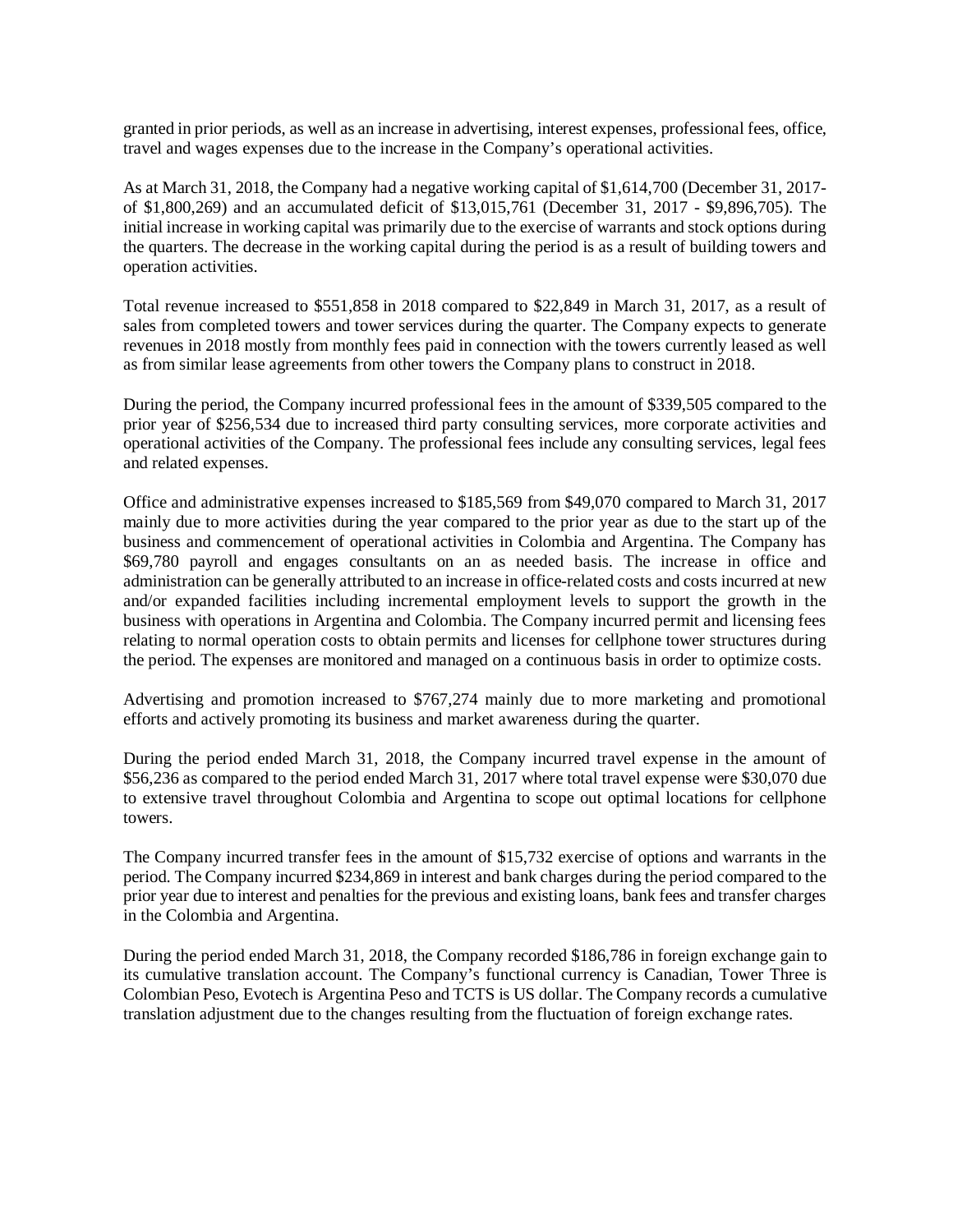# **Selected Quarterly Information**

|                                     | March 31,<br>2018<br>\$ | 2017<br>\$  | December 31 September 30<br>2017<br>\$ | June $30$<br>2017<br>\$ | March 31,<br>2017<br>S | December<br>31.<br>2016<br>S | September<br>30.<br>2016<br>S | June 30,<br>2016<br>\$ |
|-------------------------------------|-------------------------|-------------|----------------------------------------|-------------------------|------------------------|------------------------------|-------------------------------|------------------------|
| Lease income                        | 551,858                 | 105,240     | 49,856                                 | 22,553                  | 22,849                 | 14,794                       | 4,609                         | Nil                    |
| Net loss                            | (3,065,491)             | (2,459,050) | (1,734,378)                            | (4,057,801)             | (1,612,447)            | (8,645)                      | (86, 615)                     | (140, 559)             |
| Basic and diluted<br>loss per share | (0.04)                  | (0.04)      | (0.03)                                 | (0.07)                  | (0.04)                 | (0.86)                       | (8.66)                        | (14.06)                |
| Cash                                | 433,063                 | 284,225     | 1,405,406                              | 514,955                 | 79.743                 | 9,864                        | 49.803                        | 50,077                 |
| <b>Total Assets</b>                 | 6,998,547               | 5,301,044   | 3,062,506                              | 1,820,904               | 1,387,137              | 372,374                      | 309,856                       | 134,985                |
| Non-Current<br>Liabilities          | 588,824                 | 588,824     | Nil                                    | <b>Nil</b>              | Nil                    | Nil                          | <b>Nil</b>                    | N <sub>il</sub>        |

Significant factors and trends that have impacted Tower One's results during the years presented above include the following:

- a) The listing expense of \$1,144,167 incurred in the first quarter due to the reverse acquisition transaction was an one-time expense;
- b) The impairment of investments in the total amount of \$461,360 incurred in the second quarter of 2017 was an one-time expense;
- c) The Company incurred significant amount in advertising and promotion in the first two quarters of 2017 due to the reverse acquisition;
- d) The capital expenditures related to the Company's operations and interest in Evotech during the second quarter of 2017 is an one-time expense;
- e) Capital expenditures related to site acquisition and building cell towers in Argentina to meet its obligations from having 50 search rings;
- f) Significant amount of cash proceeds from exercise of warrants and options in the third quarter of 2017 and the first quarter of 2018.
- g) The Company acquired 65% of Evotech during the second quarter of 2017, which resulted in a non-controlling interest of the remaining 35% in the condensed consolidated interim financial statements.
- h) The Company obtained demand loans from related parties in 2017. The total principal of the loans is \$1,224,930 (USD\$950,000).

### **1.5 Liquidity and Capital Resources**

As at March 31, 2018, the Company has total assets of \$6,998,547 and a negative working capital of \$1,614,700.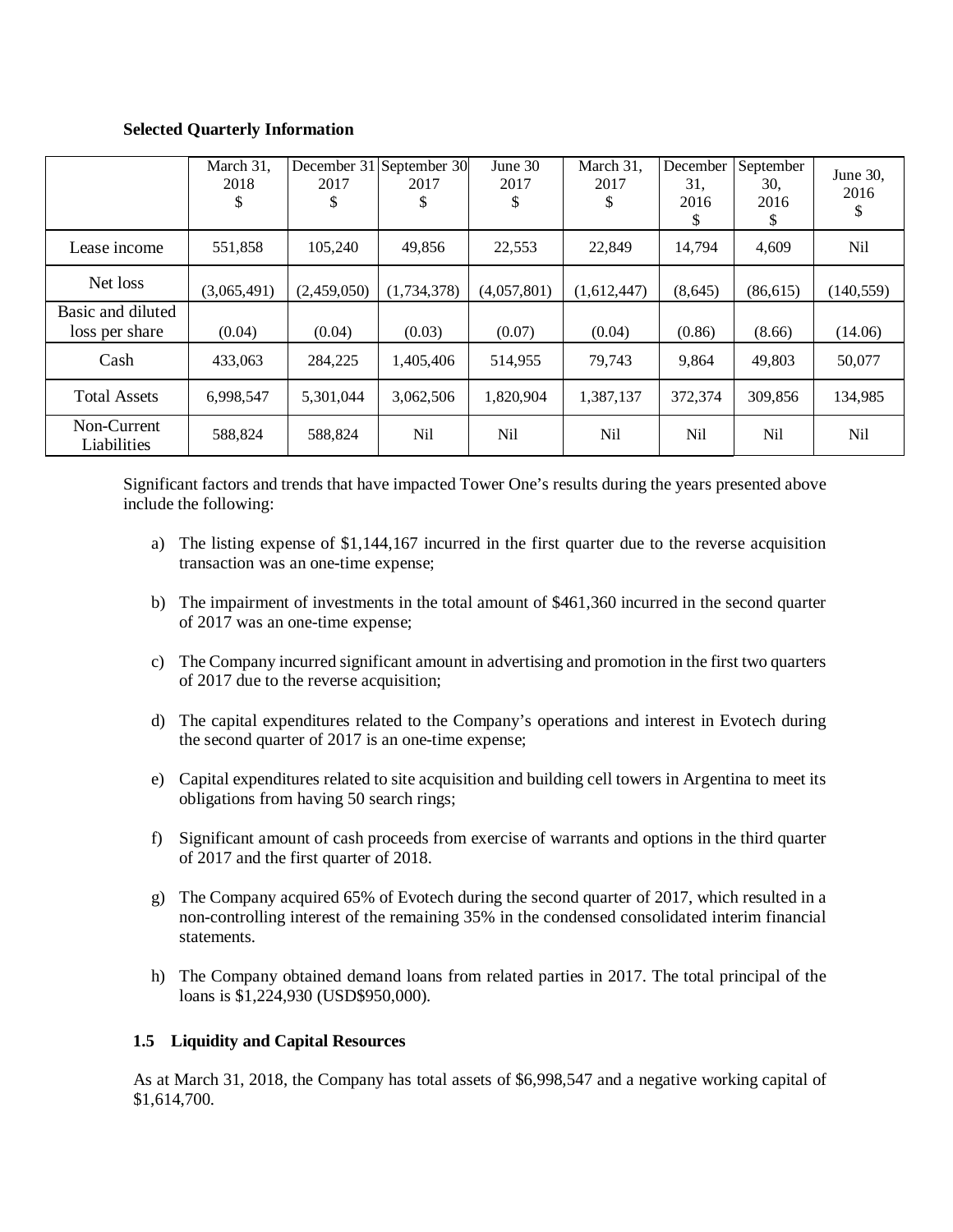At March 31, 2018, the Company had cash of \$433,063 (December 31, 2017- \$284,225) and a negative working capital of \$1,614,700 (December 31, 2017 – deficiency of \$1,800,269). The decrease in working capital is primarily due to building towers and operation activities.

During the period ended March 31, 2018, the Company used \$1,051,773 in operating activities compared to \$626,699 in March 31, 2017. The increase is as a result of significant increase in operations in 2018 compared to operating activities in 2017.

During the period ended March 31, 2018, the Company spent \$1,044,136 on equipment and building towers, compared to \$479 in March 31, 2017.

During the period, the Company received cash in the amount of \$1,752,425 from exercising stock options and warrants. The Company also received \$240,583 from subscriptions received during the period.

At March 31, 2018, share capital was \$13,931,666 comprising 79,176,602 issued and outstanding common shares.

At present, the Company's operations generate minimal cash inflows and its financial success after March 31, 2018 is dependent on management's ability to continue to obtain sufficient funding to sustain operations through the development primarily on building towers in municipalities where there currently is very limited or no cellular coverage, which enhances the probability of multiple carriers sharing the tower and minimizes competitive risk.

The Company may not be able to generate sufficient cash flows from its operations in the foreseeable future to support its working capital needs. As a result, the Company will have to rely on funding through future equity issuances and through short term borrowing in order to finance ongoing operations and the construction of cellular towers. The ability of the Company to raise capital will depend on market conditions and it may not be possible for the Company to issue shares on acceptable terms or at all.

#### **1.6 Share Capital**

As at March 31, 2018, the Company had 79,176,602 common shares issued and outstanding.

# **1.7 Share Purchase Warrants**

As at March 31, 2018, the Company had 16,070,029 shareholder warrants issued and outstanding.

### **1.8 Stock Options**

As at March 31, 2018, the Company had 7,654,565 stock options issued and outstanding of which 7,542,065 options are exercisable.

#### **1.9 Off Balance Sheet Arrangements**

There are no off-balance sheet arrangements to which the Company is committed. The Company is not a party to any off-balance sheet arrangements that have, or are reasonably likely to have, a current or future material effect on the Company's financial condition, changes in financial condition, revenues, expenses, results of operations, liquidity, capital expenditures or capital resources.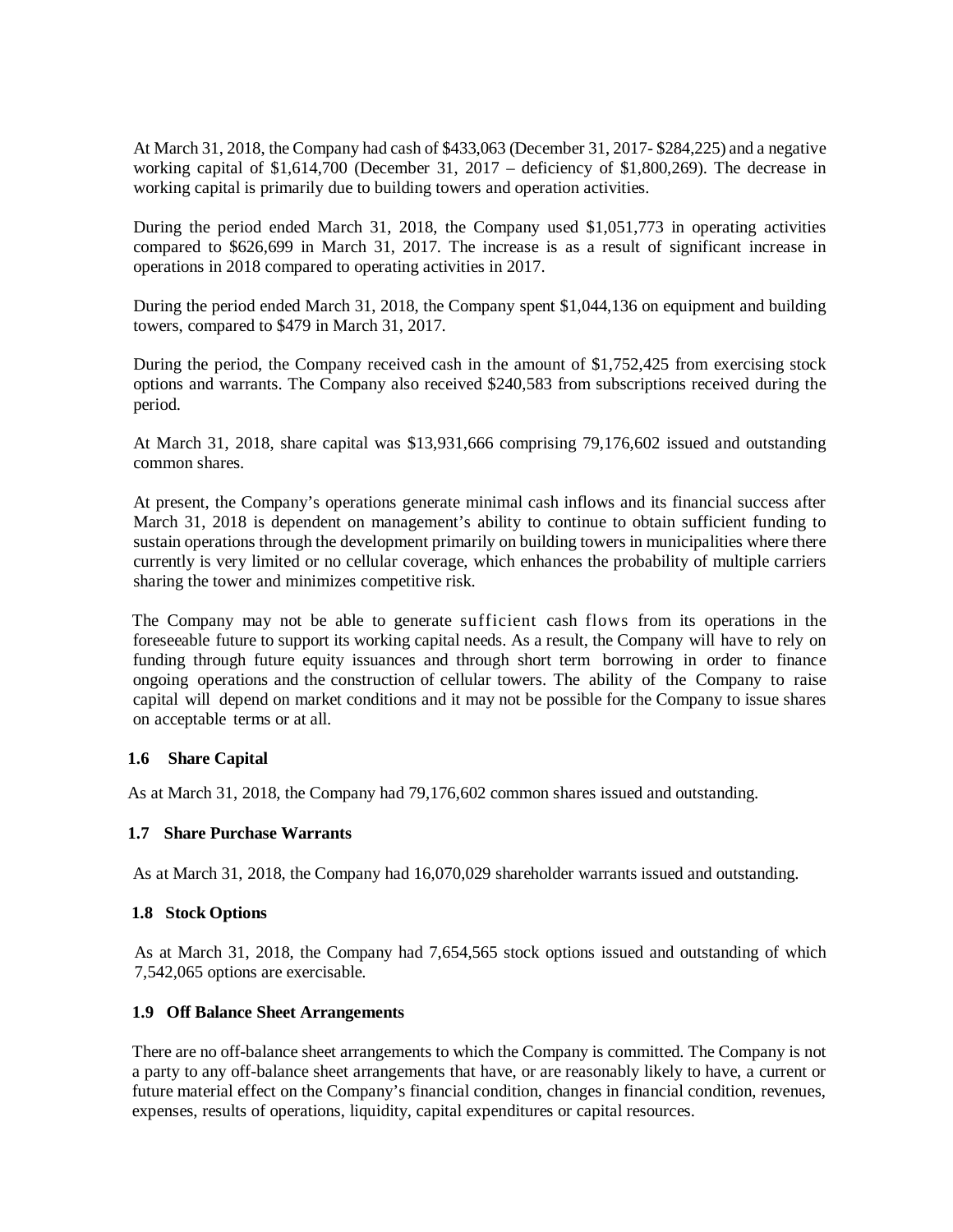As of the reporting date, the Company has constructed 15 towers and 14 towers are in started construction process in Argentina, 2 collocations are finished. There are 273 search rings assigned and 167 of these in acquisition stage, engineering or construction stages. These are from telecom and Claro part of the Master Lease agreement.

#### **1.10 Transactions with Related Parties**

Due to related parties consists of short term amounts advanced to, services rendered and expenses paid on behalf of the Company by shareholders of the Company. These amounts are unsecured, non-interest bearing (except indicated below), and payable on demand. As at March 31, 2018 and December 31, 2017, the Company has the following balances with related parties:

|                                                 | March 31, | December 31, |
|-------------------------------------------------|-----------|--------------|
|                                                 | 2018      | 2017         |
| Due to related parties:                         |           |              |
| Amounts owing to companies under common control | 613,383   | 598,847      |
| Amounts owing to the parent of the CEO          | 957,442   | 741,803      |
|                                                 | 1,570,825 | 1,340,650    |

The changes of the loans from related parties were as follows:

| Balance, December 31, 2017      | 1,340,650 |
|---------------------------------|-----------|
| Interest accrual for the period | 71,100    |
| 10% monthly penalty fee         | 120,147   |
| Foreign exchange movement       | 38,928    |
| Balance, March 31, 2018         | 1,570,825 |

Amounts owing as at March 31, 2018 which are noted above include the following loan agreements entered into during the prior year ended December 31, 2017:

- (a) On March 3, 2017, the Company entered into a loan agreement in the amount of \$386,820 (USD\$300,000) with the parent of the CEO (December 31, 2017 – \$376,350 (USD\$300,000)). The loan is unsecured, bears interest at 24% per annum and repayable in 360 days. The Company is also required to pay the entire outstanding loan balance within 15 days upon receiving a written demand from the Lender. If the loan is not paid on the due date, the Company will pay a monthly penalty fee of 10% of the principal loan, and continue paying the accrued interest. In addition, the Company also granted 300,000 stock options to the Lender in 2017. As at March 31, 2018, the loan balance was still outstanding. As a result, for the three months period ended March 31, 2018, the Company incurred interest expense of \$22,452 and penalty of \$37,941 on this loan payable. Total interest and penalty accrual for this loan as at March 31, 2018 was \$131,519 (USD\$102,000) (December 31, 2017 - \$68,052).
- (b) On September 28, 2017, the Company entered into a loan agreement in the amount of \$386,820 (USD\$300,000) with a company controlled by a director of the Company. The loan is unsecured, bears interest at 24% per annum and repayable in 120 days. The Company is also required to pay the entire outstanding loan balance within 15 days upon receiving a written demand from the Lender. If the loan is not paid on the due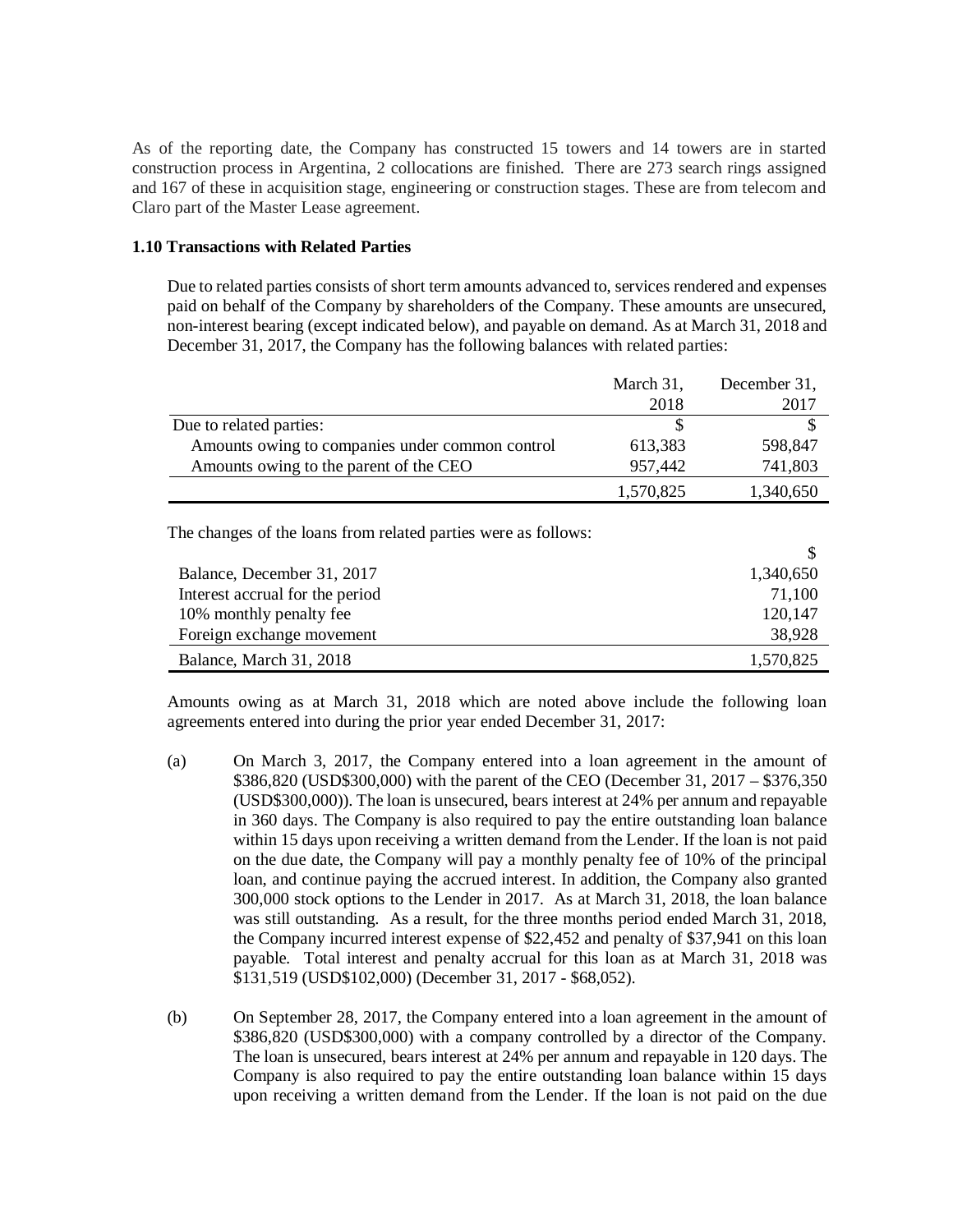date, the Company will pay a monthly penalty fee of 10% of the principal loan, and continue paying the accrued interest. In addition, the Company also granted 300,000 stock options to the Lender in 2017. As at March 31, 2018, the loan balance was still outstanding. As a result, for the three months period ended March 31, 2018, the Company incurred interest expense of \$22,452 and penalty of \$37,941 on this loan payable. Total interest and penalty accrual for this loan as at March 31, 2018 was \$85,736 (USD\$66,493) (December 31, 2017 - \$23,509).

- (c) On October 10, 2017, the Company entered into a loan agreement in the amount of \$257,880 (USD\$200,000) with the parent of the CEO. The loan is unsecured, bears interest at 24% per annum and repayable in 120 days. The Company is also required to pay the entire outstanding loan balance within 15 days upon receiving a written demand from the Lender. If the loan is not paid on the due date, the Company will pay a monthly penalty fee of 10% of the principal loan, and continue paying the accrued interest. In addition, the Company also granted 300,000 stock options to the Lender in 2017. As at March 31, 2018, the loan balance was still outstanding. As a result, for the three months period ended March 31, 2018, the Company incurred interest expense of \$14,969 and penalty of \$25,294 on this loan payable. Total interest and penalty accrual for this loan as at March 31, 2018 was \$51,223 (USD\$39,726) (December 31, 2017 - \$45,368).
- (d) On October 12, 2017, the Company entered into a loan agreement in the amount of \$193,410 (USD\$150,000) with a company controlled by a director of the Company. The loan is unsecured, bears interest at 24% per annum and is repayable in 120 days. In addition, the Company also granted 150,000 stock options to the Lender in 2017. As at March 31, 2018, the loan balance was still outstanding. As a result, for the three months period ended March 31, 2018, the Company incurred interest expense of \$11,227 and penalty of \$18,971 on this loan payable. Total interest and penalty accrual for this loan as at March 31, 2018 was \$77,417 (USD\$60,041) (December 31, 2017 - \$9,898).

#### **Related Party Transactions and Key Management and Personnel Compensation**

Key management personnel receive compensation in the form of short-term employee benefits, share-based payments, and post-employment benefits. Key management personnel include the Chief Executive Officer, Chief Financial Officer, and directors of the Company. The remuneration of key management is as follows:

| Three months period ended     |        |  |
|-------------------------------|--------|--|
| March 31, 2018 March 31, 2017 |        |  |
|                               |        |  |
| 39,000                        | 39,000 |  |
| 17,788                        | 16,500 |  |
|                               |        |  |

During the period ended March 31, 2018, the Company granted 1,200,000 stock options to directors and officers and recorded share-based compensation of \$246,210 (2017 - \$nil).

# **1.11 Subsequent Events**

(i) On April 3, 2018, the Company entered into an acquisition agreement with a Mexicanbased private tower company. In consideration for the acquisition, the Company will issue 7,500,000 Class A common shares at \$0.185 per share for an aggregate value of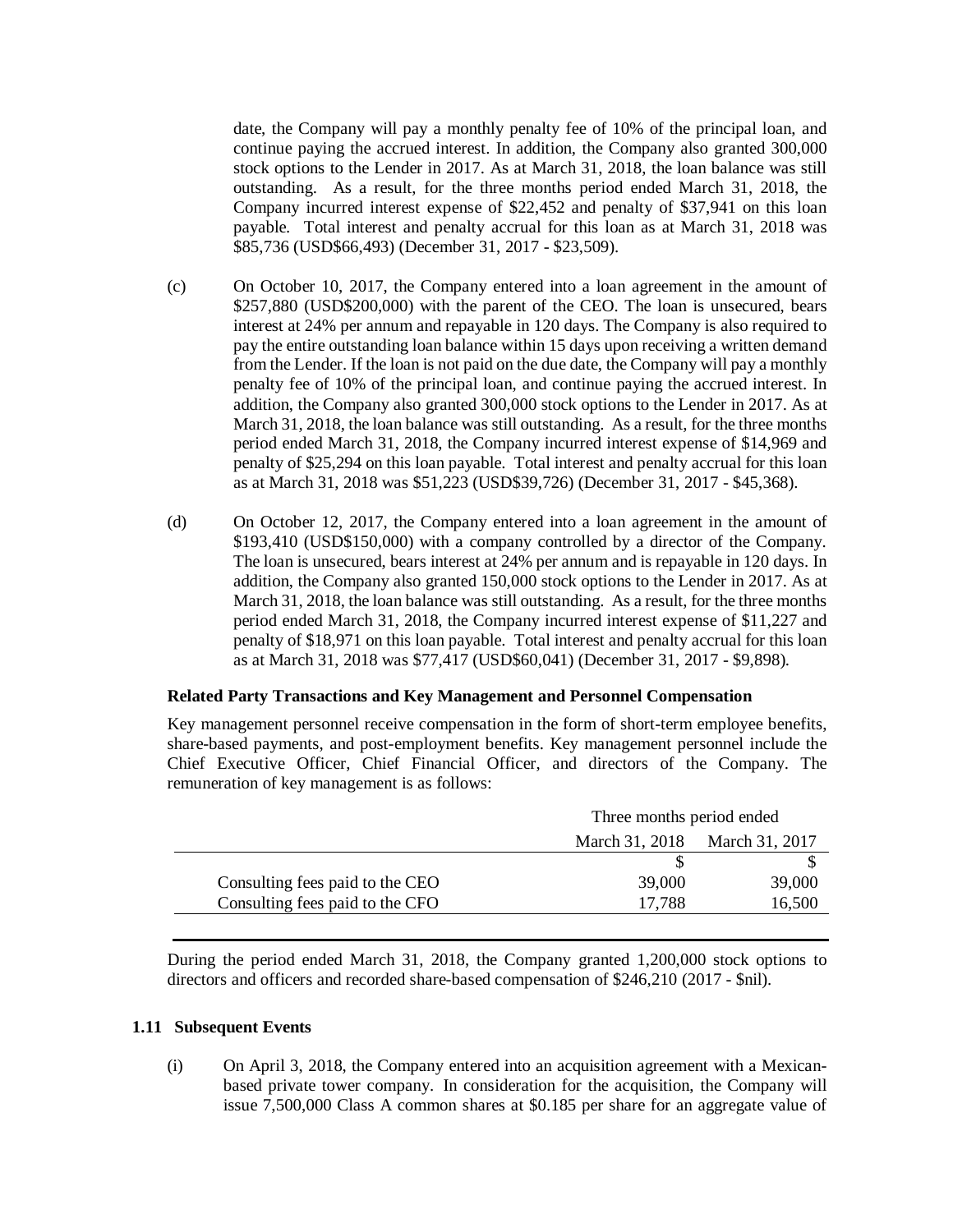\$1,387,500. Following completion of the acquisition, the Company will own 90% of the issued and outstanding share capital of the Mexican-based private tower company, which will become a subsidiary of the Company.

(ii) The Company issued 5,895,501 common shares pursuant to the exercise of warrants under the Incentive program for gross proceeds of \$1,473,875.

#### **1.12 Changes in Accounting Policies**

The preparation of financial data is based on accounting principles and practices consistent with those used in the preparation of the audited financial statements of the Company as at December 31, 2017.

The condensed consolidated interim financial statements should be read in conjunction with the Company's audited financial statements for the year ended December 31, 2017.

During the period ended March 31, 2018, the Company adopted the following new accounting policies:

- IFRS 9 Financial Instruments
- IFRS 15 Revenue from Contracts with Customers
- IFRS 2 Share-based Payment

The mandatory adoption of the above revised accounting standards and interpretations on January 1, 2018 had no significant impact on the Company's condensed consolidated interim financial statements for the current period or prior year presented.

#### Accounting standards issued but not yet applied

The following new standards and interpretations are not yet effective and have not been applied in preparing these condensed interim consolidated financial statements.

#### **Effective for annual periods beginning on or after January 1, 2019:**

• IFRS 16 - Leases specifies how an IFRS reporter will recognize, measure, present and disclose leases. The standard provides a single lessee accounting model, requiring lessees to recognize assets and liabilities for all leases unless the lease term is 12 months or less or the underlying asset has a low value. Lessors continue to classify leases as operating or finance, with IFRS 16's approach to lessor accounting substantially unchanged from its predecessor, IAS 17. The extent of the impact of adoption has not yet been determined.

The extent of the impact of adoption of these above standards on the condensed consolidated interim financial statements of the Company has not yet been determined.

#### **1.13 Financial Instruments and Other Instruments**

The Company is exposed to varying degrees to a variety of financial instrument related risks:

### *Credit risk*

Credit risk is the risk that one party to a financial instrument will cause a financial loss for the other party by failing to discharge any obligations. The Company's cash and receivables are exposed to credit risk. The Company reduces its credit risk on cash by placing these instruments with institutions of high credit worthiness.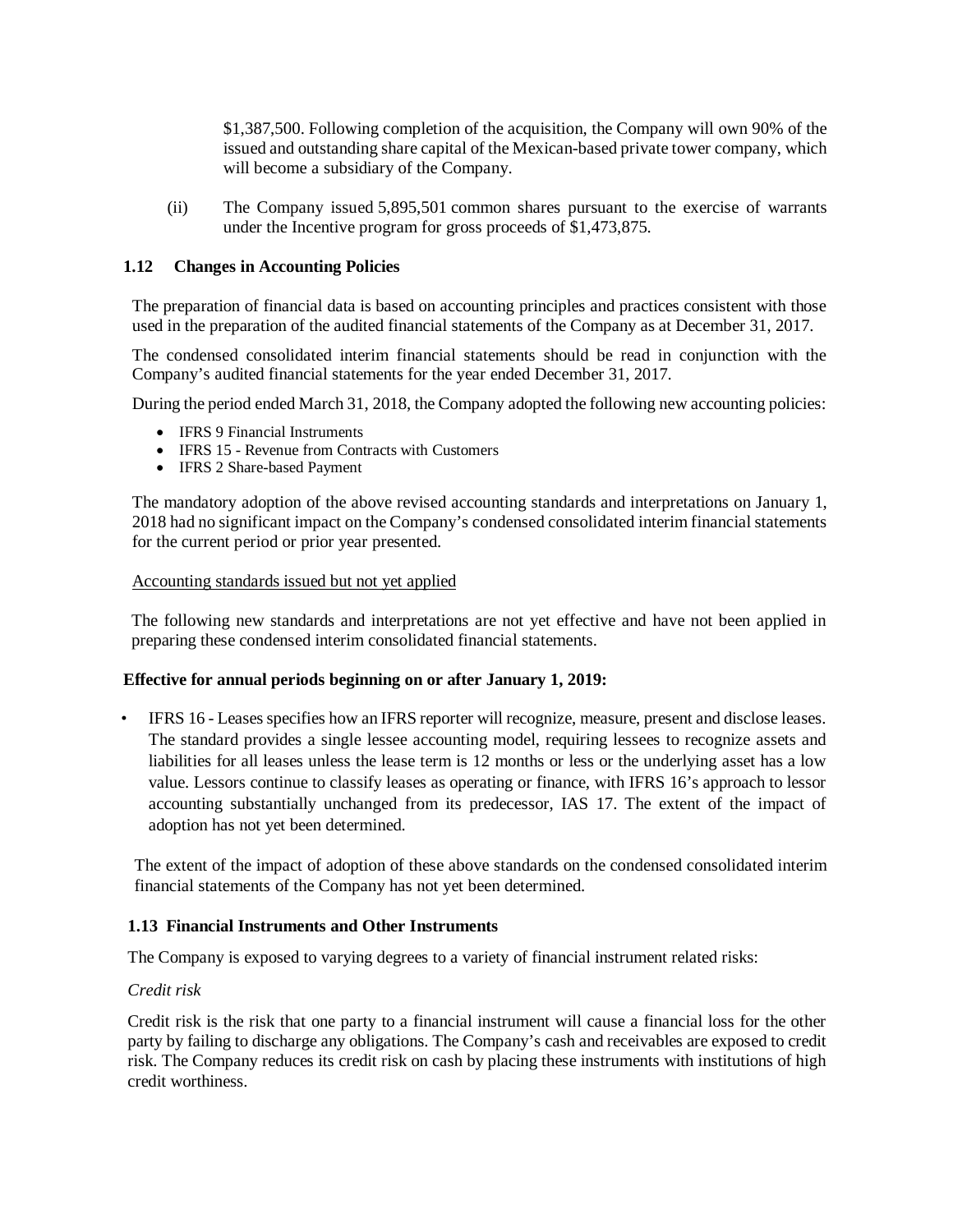#### *Interest rate risk*

Interest rate risk is the risk the fair value or future cash flows of a financial instrument will fluctuate because of changes in market interest rates. Financial assets and liabilities with variable interest rates expose the Company to cash flow interest rate risk. The demand loan is under fixed interest rate. The Company has bank indebtedness which is subject to variable interest rates. However, given the balance is not significant, the Company is not exposed to significant interest rate risk. The Company also maintain bank accounts which earn interest at variable rates but it does not subject to any significant interest rate risk.

# *Liquidity risk*

The Company's ability to continue as a going concern is dependent on management's ability to raise required funding through future equity issuances and through short-term borrowing. The Company manages its liquidity risk by forecasting cash flows from operations and anticipating any investing and financing activities. Management and the Board of Directors are actively involved in the review, planning and approval of significant expenditures and commitments.

### *Currency Risk*

The Company generates revenues and incurs expenses and capital expenditures primarily in Colombia, Argentina and some in the US and is exposed to the resulting risk from changes in foreign currency exchange rates. Some administrative and head office related expenses are incurred in Canada. In addition, the Company holds financial assets and liabilities in foreign currencies that expose the Company to foreign exchange risks. A significant change in the currency exchange rates between the Canadian dollar relative to the Colombia Peso, Argentina Peso or US dollar could have an effect on the Company's results of operations, financial position and/or cash flows. The Company has not hedged its exposure to currency fluctuations.

At March 31, 2018, through Tower Three, the Company had the following financial instruments denominated in foreign currency:

|                        | <b>Tower Three</b><br>Colombia Peso | Evotech<br>Argentina Peso | <b>TCTS</b><br><b>USD</b> | Total       |
|------------------------|-------------------------------------|---------------------------|---------------------------|-------------|
|                        |                                     |                           |                           |             |
| Cash                   | 3,526                               | 24,100                    | 8,208                     | 35,834      |
| Bank indebtedness      |                                     |                           | 47,578                    | 47,578      |
| Amounts receivable     | 1,527                               | 534,185                   | 16,633                    | 552,345     |
| Accounts payable       | (218,940)                           | (802, 206)                | (5,937)                   | (1,027,083) |
| Due to related parties | (1,570,825)                         |                           |                           | (1,570,825) |
|                        | (1,784,712)                         | (243, 921)                | 66,482                    | (1,962,151) |

### *Fair value*

Financial assets and liabilities measured at fair value are classified into one of three levels in the fair value hierarchy according to the relative reliability of the inputs used to estimate the fair values. The three levels of the fair value hierarchy are:

- Level 1 Unadjusted quoted prices in active markets for identical assets or liabilities;
- Level 2 Inputs other than quoted prices that are observable for the asset or liability either directly or indirectly; and
- Level 3 Inputs that are not based on observable market data.

The carrying value of cash, amounts receivable, bank indebtedness, accounts payable and loans from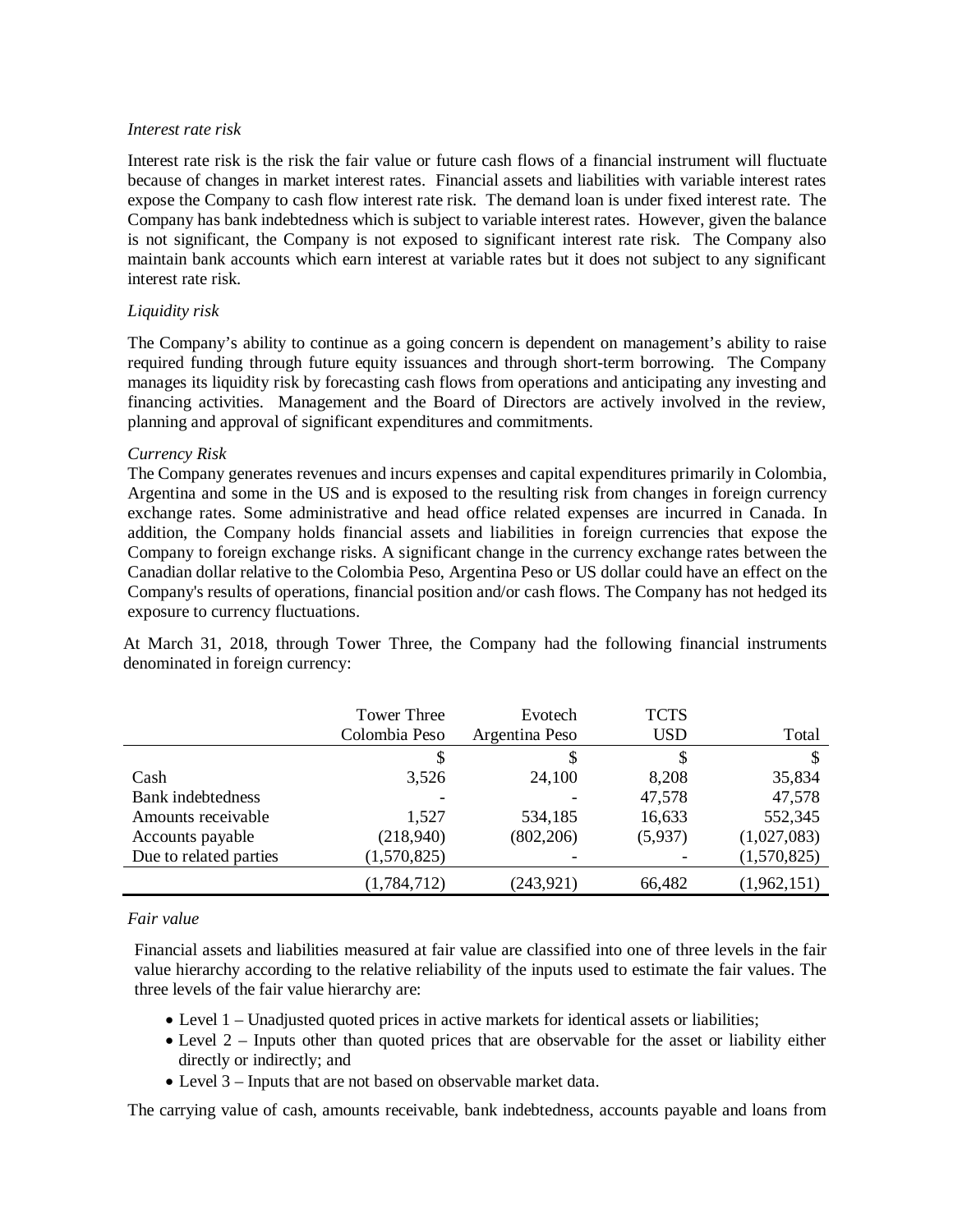related parties approximated their fair value due to the short term nature of these financial instruments. Cash is classified as fair value through profit or loss and is measured using level 1 inputs of the fair value hierarchy.

# **1.14 Estimates**

The preparation of the condensed consolidated interim financial statements in accordance with IFRS requires management to make estimates and assumptions about the reported amounts of assets and liabilities, the disclosures of contingent assets and liabilities, and the results of operations. Significant areas requiring the use of management estimates include the valuation of listing expense, useful lives and impairment of long-lived assets, impairment of investments and share-based payment calculations. Actual results could differ from the estimates made.

The estimates and underlying assumptions are reviewed on an ongoing basis. Revisions to accounting estimates are recognized in the period in which the estimates is revised if the revision affects only that period or in the period of the revision and further periods if the review affects both current and future periods.

### Use of Judgments

Critical accounting judgments are accounting policies that have been identified as being complex or involving subjective judgments or assessments with a significant risk of material adjustment in the year:

### (i) Going concern

The assessment of the Company's ability to execute its strategy by effectively operating the Company involves judgement. Management closely monitors the operations and cash flows in the Company.

### (ii) Income taxes

Management exercises judgment to determine the extent to which deferred tax assets are recoverable, and can therefore be recognized in the statements of financial position and comprehensive income or loss.

### (iii) Accounting for long-term investments

The accounting for long-term investments involves judgment in the determination of control and power held by the Company.

### (iv) Intangible Assets – impairment

The application of the Company's accounting policy for intangible assets expenditures requires judgment in determining whether it is likely that future economic benefits will flow to the Company, which may be based on assumptions about future events or circumstances.

### (v) Classification of lease agreements

Management uses judgment in determining whether a lease is a finance lease arrangement that transfers substantially all the risks and rewards of ownership.

#### (vi) Impairment of Equipment

At the end of each reporting period, management makes a judgment whether there are any indications of impairment of its equipment. If there are indications of impairment, management performs an